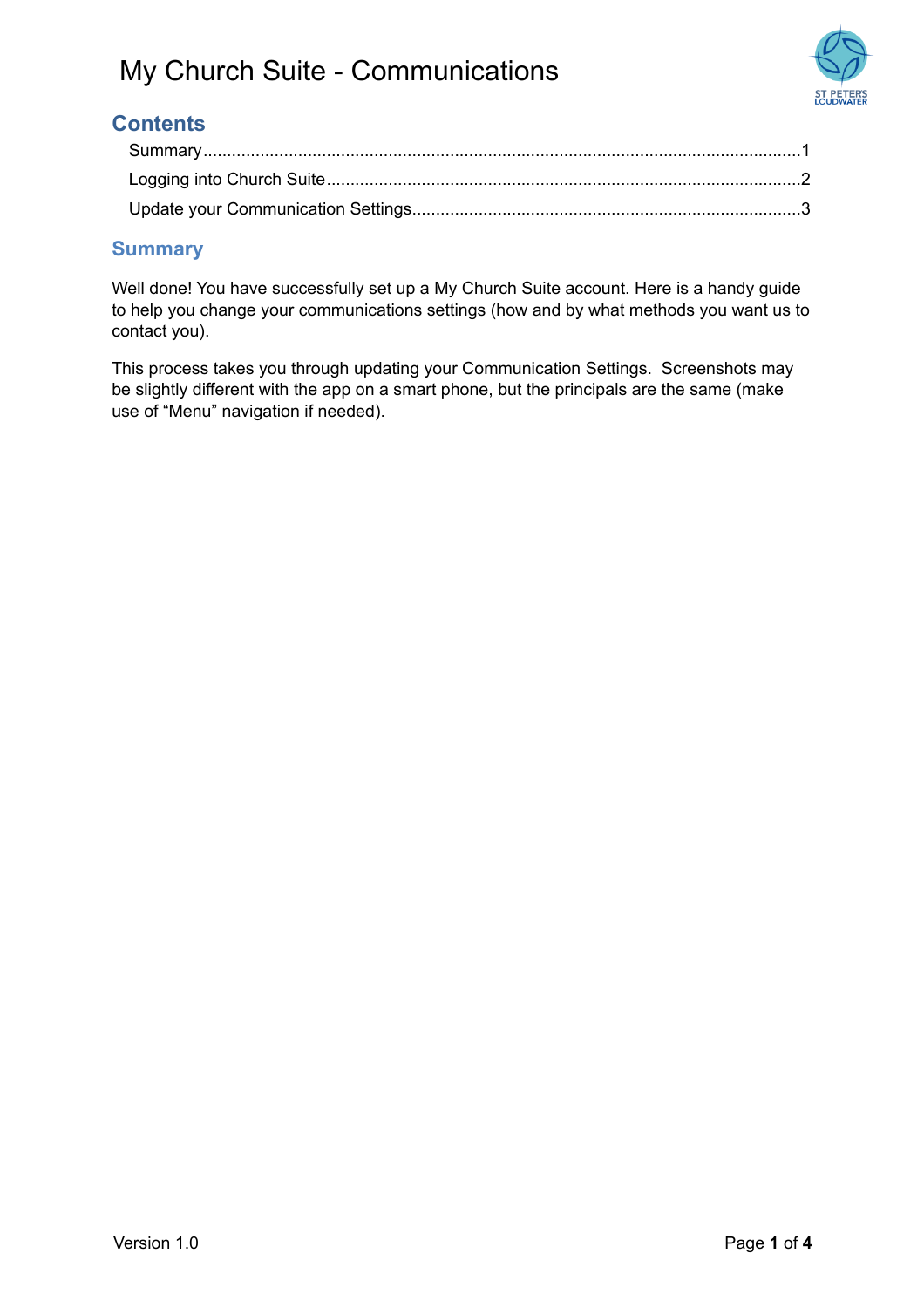

### <span id="page-1-0"></span>**Logging into Church Suite**

**Caution:** Do not click on the link below if you are already logged in to Church Suite – skip this and go to the next page.

<https://stpeterschurchloudwater.churchsuite.com/my>

| <b>ST PETERS</b><br>LOUDWATER |
|-------------------------------|
| St Peter's Loudwater          |
| Enter your email or username  |
| Email / Username              |
| Next                          |
| Back                          |

Enter your email address

[It is possible that on returning to Church Suite that this step may get skipped]

| ST PETER'S<br>LOUDWATER            |
|------------------------------------|
| St Peter's Loudwater               |
| Enter your password                |
| <b>Your Name</b><br>My ChurchSuite |
| Password                           |
| Next                               |
| Forgotten Password?                |
| Back                               |

Enter your password (Your Name should be displayed with the appropriate initials in blue circle). If your email address is not recognised, this could be that you have not previously been invited to register on Church Suite. Contact Alison (mailto: [Alison@loudwater.org](mailto:Alison@loudwater.org)) if this is the case or register [here](https://stpetersloudwater.org/Articles/624893/CHURCH_MANAGEMENT_SYSTEM.aspx).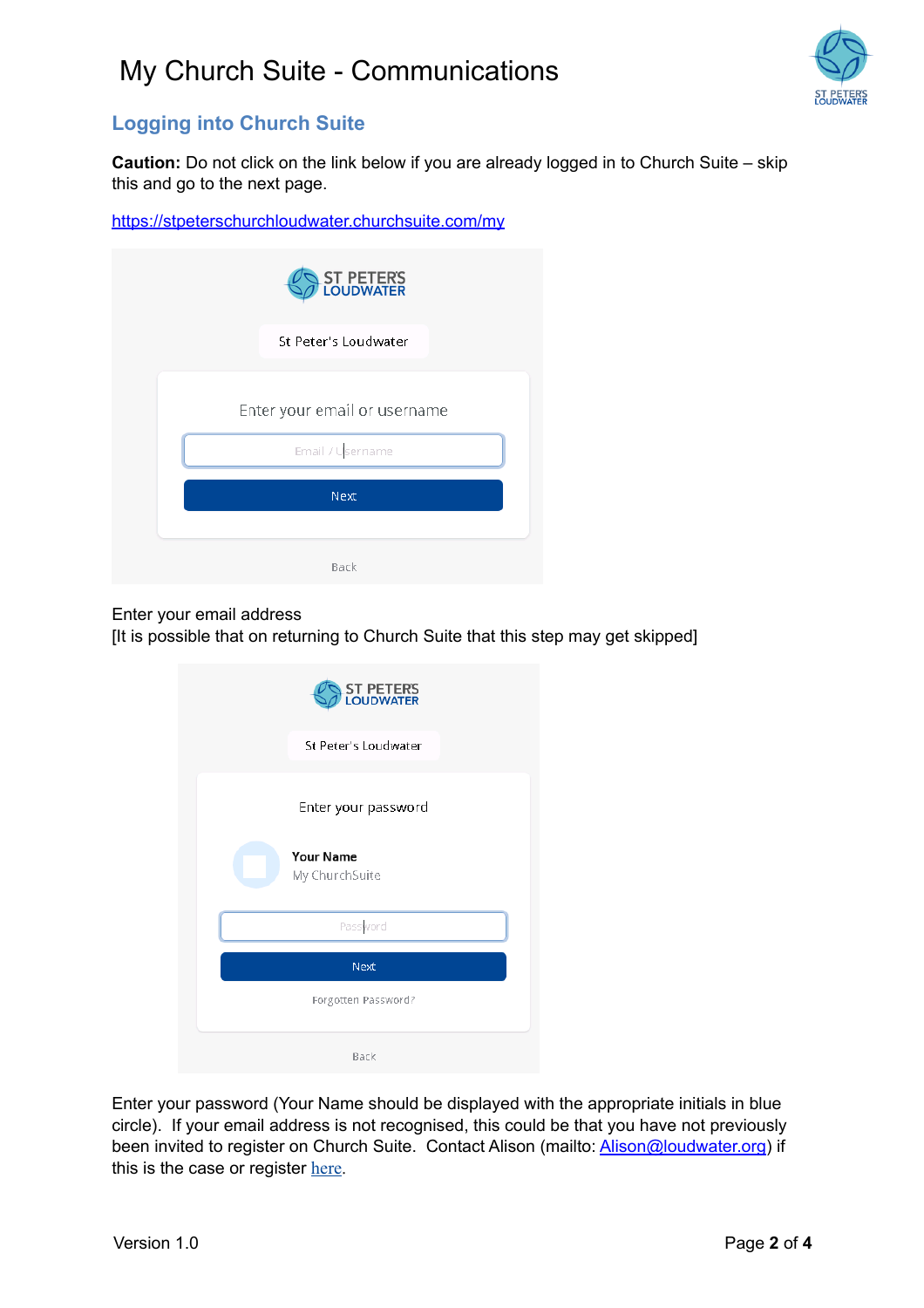

## <span id="page-2-0"></span>**Update your Communication Settings**

| fil stpeterschurchloudwater.churchsuite.com/my<br>C<br>$\rightarrow$                             |                                                                                                                                                                                                                                                                                                                                      |  |
|--------------------------------------------------------------------------------------------------|--------------------------------------------------------------------------------------------------------------------------------------------------------------------------------------------------------------------------------------------------------------------------------------------------------------------------------------|--|
|                                                                                                  | <b>ST PETERS</b><br><b>LOUDWATER</b>                                                                                                                                                                                                                                                                                                 |  |
| A Home<br>$\boxed{\cdots}$<br>My<br>Communication<br>My Details<br>My Children<br>My Events<br>昂 | Welcome to St Peter's Loudwater My Church Suite!<br>Here you'll be able to sign up and manage your availability on serving rotas. Access the church<br>address book and calendar. Book into future church events and courses. And keep your contact<br>details up to date so you don't miss a thing that is happening at St Peter's! |  |
| 品店<br>Groups<br>My Rotas<br>*<br>Address Rook<br>5章                                              | <b>Featured Events</b>                                                                                                                                                                                                                                                                                                               |  |

### Click on "My Details"

| C<br>$\rightarrow$ | fil stpeterschurchloudwater.churchsuite.com/my/details/edit |                             |               |
|--------------------|-------------------------------------------------------------|-----------------------------|---------------|
|                    |                                                             |                             | LOU           |
|                    | Home<br>企<br>My Communication<br>لتنا                       | <b>Your Name</b>            |               |
|                    | <b>My Details</b><br>v                                      |                             |               |
|                    | My Children<br>个                                            | Details<br>Login<br>Privacy | Communication |
|                    | 局<br>My Events                                              |                             | Title         |
|                    | Groups<br>÷.                                                |                             |               |
|                    | My Rotas<br><del>€.</del>                                   |                             | Name          |
|                    | Address Book<br>栏                                           |                             | Sex           |
|                    | Website<br>F                                                | $\sim$ 10 $-$ 10            | Date of Birth |

#### Click on "Communication"